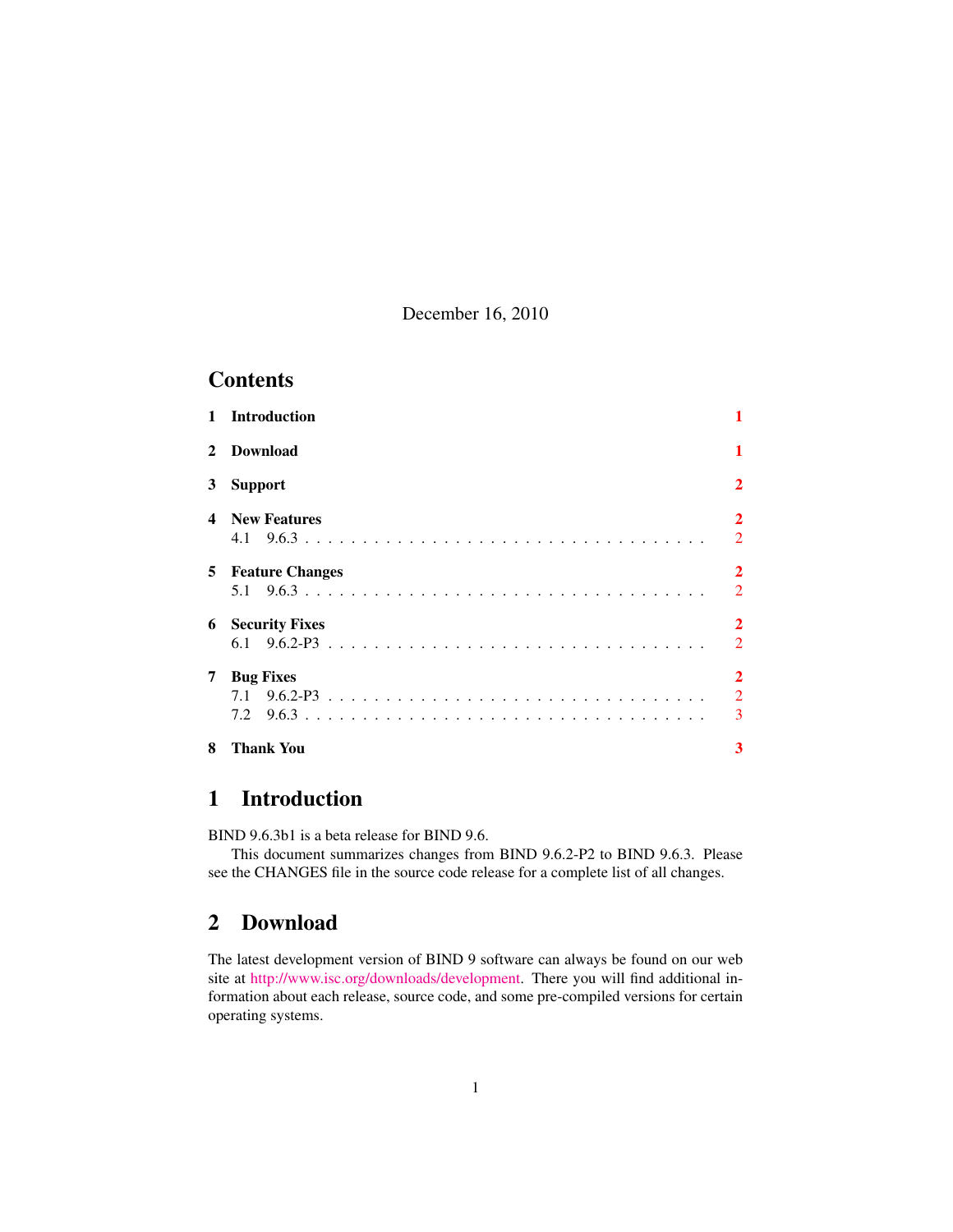#### <span id="page-1-0"></span>3 Support

Product support information is available on <http://www.isc.org/services/support> for paid support options. Free support is provided by our user community via a mailing list. Information on all public email lists is available at [https://lists.isc.org/mailman/listinfo.](https://lists.isc.org/mailman/listinfo)

#### <span id="page-1-1"></span>4 New Features

<span id="page-1-2"></span>4.1 9.6.3

None.

#### <span id="page-1-3"></span>5 Feature Changes

<span id="page-1-4"></span>5.1 9.6.3

None.

## <span id="page-1-5"></span>6 Security Fixes

#### <span id="page-1-6"></span>6.1 9.6.2-P3

- Adding a NO DATA signed negative response to cache failed to clear any matching RRSIG records already in cache. A subsequent lookup of the cached NO DATA entry could crash named (INSIST) when the unexpected RRSIG was also returned with the NO DATA cache entry. [RT #22288] [CVE-2010-3613] [VU#706148]
- BIND, acting as a DNSSEC validator, was determining if the NS RRset is insecure based on a value that could mean either that the RRset is actually insecure or that there wasn't a matching key for the RRSIG in the DNSKEY RRset when resuming from validating the DNSKEY RRset. This can happen when in the middle of a DNSKEY algorithm rollover, when two different algorithms were used to sign a zone but only the new set of keys are in the zone DNSKEY RRset. [RT #22309] [CVE-2010-3614] [VU#837744]

# <span id="page-1-7"></span>7 Bug Fixes

#### <span id="page-1-8"></span>7.1 9.6.2-P3

• Worked around a race condition in the cache database memory handling. Without this fix a DNS cache DB or ADB could incorrectly stay in an over memory state, effectively refusing further caching, which subsequently made a BIND 9 caching server unworkable. [RT #21818]